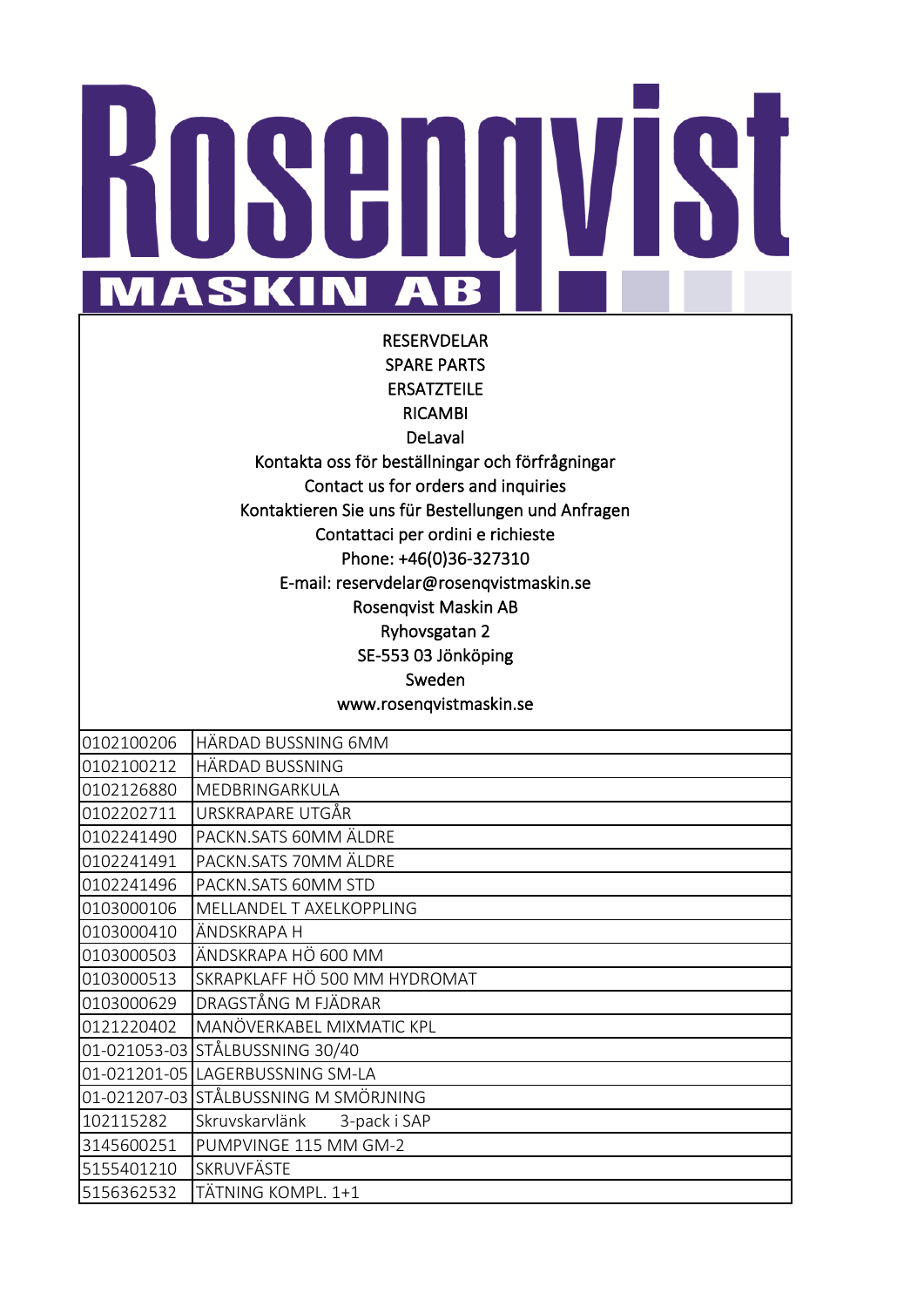| 5156904208 | FILTERPÅSE NT561 5ST             |
|------------|----------------------------------|
| 6223000621 | <b>BULT M20 X 100</b>            |
| 741007552  | Favo Ultra 5 L                   |
| 85488720   | Elstängselaggregat E60M          |
| 86675501   | Jordkabel 1,6 mm, 10 m           |
| 88606804   | Vakuumpumpolja 4l                |
| 90632031   | Hörn/Slutisolator Pro 5-Pack     |
| 90632038   | Spårisolator Med Skruv, 25-Pack  |
| 90844286   | <b>KORT PULS SLANG</b>           |
| 91960708   | ISOLATORRÖR 25M                  |
| 92632880   | VATTENKOPP 10P                   |
| 92632885   | VATTENKOPP 25P                   |
| 92735802   | SPARKBÅGE                        |
| 92834930   | GÖDSELSKRAPA 40CM                |
| 94247006   | Hållare kombivinda               |
| 94247011   | RULLGRIND                        |
| 94247015   | Distans isolator ring 10pack     |
| 94247023   | PORTABEL AGGREGATLÅDA            |
| 94247065   | Polyband grönt 7mm 100m, 2SS/1Cu |
| 94247074   | Band/rep isolator Q:25           |
| 94247092   | Polyband BW12, 200m, 2SS/2Cu     |
| 94247095   | Polyband O 10, 200m, 4SS/1Cu     |
| 94247096   | POLYBAND W10 200M 4SS/1CU        |
| 95237007   | PACKNING DUOVAC                  |
| 95665880   | HUVUDSLANG                       |
| 95666311   | <b>SLITSTYCKE</b>                |
| 95804801   | PUMPVINGE                        |
| 95853801   | OLJEBEHÅLLARE                    |
| 96030701   | DISKMEDEL 1+25KG                 |
| 96160502   | MJÖLKINLOPP 52MM 25/50L          |
| 96502202   | PLATTA T. KONTROLLKÄRL           |
| 96502285   | KONTROLLKÄRL NY MODELL           |
| 96516282   | MAGNETVENTIL                     |
| 96516285   | MAGNETVENTIL                     |
| 96549504   | <b>VENTILSKRUV SVART</b>         |
| 96809340   | FLUGBAND INKL HÅLLARE            |
| 96831181   | <b>GRUNDENHET COMFORT</b>        |
| 96832802   | HANDTAG DUOVAC/MONOVAC           |
| 97105002   | TVÅPACKSSPANN                    |
| 97105010   | PLASTHINK 10-LTR BAMBINO         |
| 97106403   | <b>TRYCKGAFFEL V</b>             |
| 97106409   | SKÄRHÅLLARE                      |
| 97106410   | SKÄRHÅLLARE                      |
| 97106506   | FLÄKTVINGE T. ELCLIPPER          |
| 97106507   | ROTOR KOMPL. INKL FLÄKTVINGE     |
| 97106509   | TÄTNING                          |
| 97106523   | ÖVERBELASTNINGSSKYDD             |
| 97106533   | <b>SKRUV</b>                     |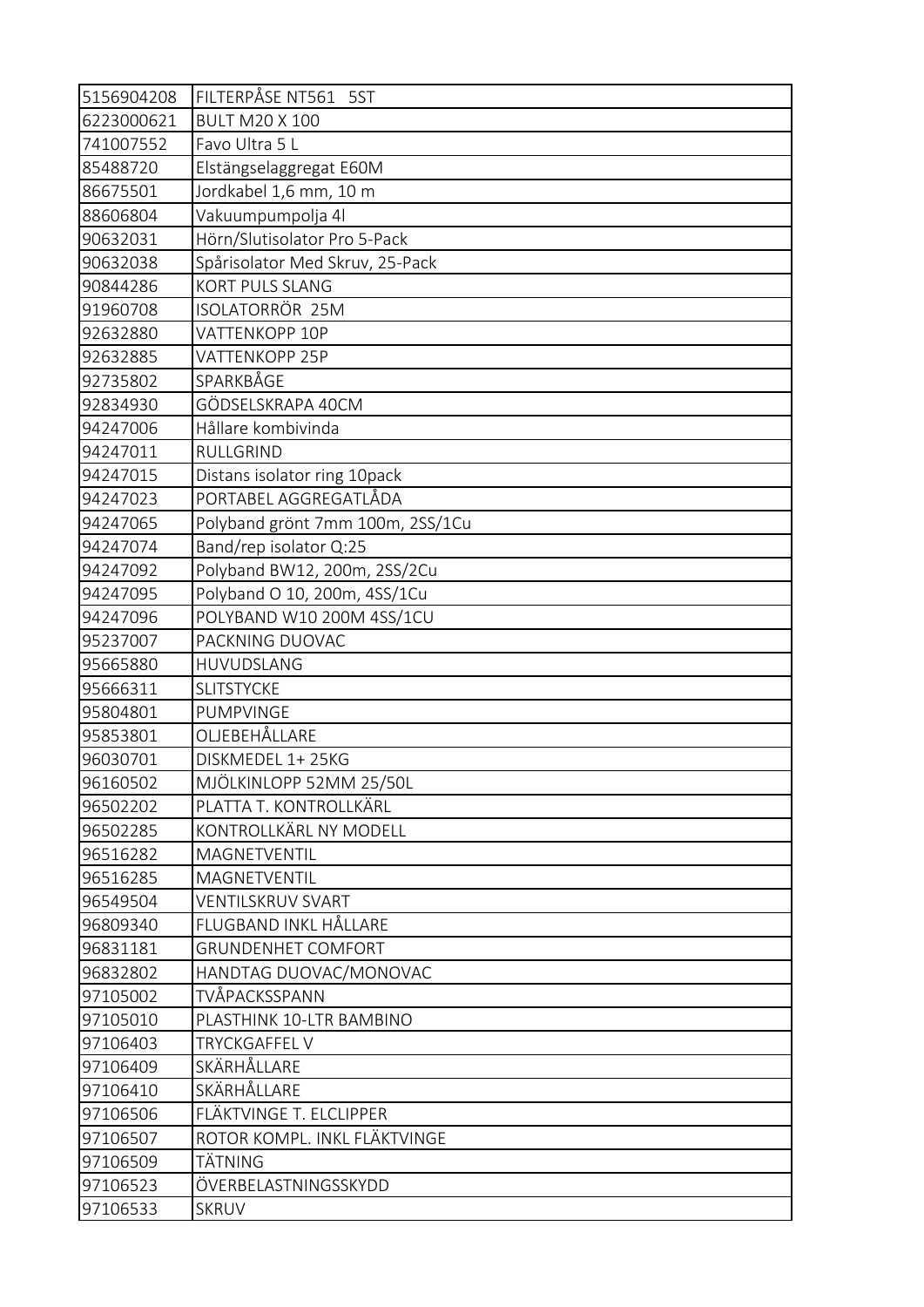| 97106562 | EXCENTERHYLSA                       |
|----------|-------------------------------------|
| 97106573 | SKRUV M6 X 14                       |
| 97106616 | STRÖMKONTAKT                        |
| 97106703 | KUGGHJUL BATTERIKLIPPER             |
| 97106805 | VIPPSTRÖMBRYTARE SLUT -98           |
| 97107187 | UNDERSKÄR 21 TÄNDER NÖT/HÄST        |
| 97110208 | <b>ADEPTER</b>                      |
| 97110975 | PAPPERSPÅSE                         |
| 97203505 | Diskborste Vit                      |
| 97260113 | <b>DUBBELKOPPLING 15 MM</b>         |
| 97260162 | VINKEL 90 GR.15 MM                  |
| 97260163 | VINKEL 90 GR.20 MM                  |
| 97260219 | KULVENTIL UTV X INV 15 MM           |
| 97269230 | VATTENKOPPLING 1/2X 1/2             |
| 97275701 | <b>TRYCKKLAFF MACRO</b>             |
| 97281281 | <b>VENTIL T.BABY-DROP</b>           |
| 97282435 | <b>FLOTTÖR</b>                      |
| 97282503 | UTLOPPSSKYDD T FRISKO               |
| 97282510 | <b>MEMBRAN T.FRISCO</b>             |
| 97282643 | <b>GULT MUNSTYCKE</b>               |
| 97282703 | BOTTENVENTIL, BETESPUMP             |
| 97285885 | KÄTTINGBINDSLE TJUR                 |
| 97288001 | SPÄNNE FÖR TEXAS MJÖLKPALL          |
| 97289893 | <b>JUVERSKYDD MAJROS EXTRA STOR</b> |
| 97319019 | VATTENBAR CLARINA KOMPLETT          |
| 97321505 | ALFAFRESH HANDRENS 5L               |
| 98493585 | SPOLHANDTAG AL-1400/1450/1500       |
| 98498701 | TÄTNINGSHYLSA                       |
| 98503280 | SILFILTER 320 MM 200-PACK           |
| 98538080 | KRETSKORT B STOP 26/200/205 UT      |
| 98694180 | KRETSKORT A/210                     |
| 98708402 | LYSRÖR 40W MAC STOP                 |
| 98730080 | STOP 350B ELSTÄNGSELAGGREGAT        |
| 98760130 | <b>KRETSKORT A 20K</b>              |
| 98767211 | HANDTAG T 972717-98                 |
| 98783601 | KROK                                |
| 98800501 | POLYBAND STD 12MM 200M              |
| 98850030 | <b>KRETSKORT</b>                    |
| 98850031 | <b>KRETSKORT B STOP 3K</b>          |
| 98870030 | KRETSKORT A STOP 4000B              |
| 98872010 | ÅSKSKYDD                            |
| 98872080 | VINDA KOMPL.                        |
| 98882451 | BATTERILÅDA                         |
| 98930238 | MJÖLKARBÄLTE M FICKOR KANGAROO      |
| 98964680 | UTDRAGSVINDA FÖR HT                 |
| 98976580 | <b>BACKVENTIL 50</b>                |
| 98982990 | <b>FODERSKOPA ERGO</b>              |
| 98990030 | KRETSKORT A STOP 1500B              |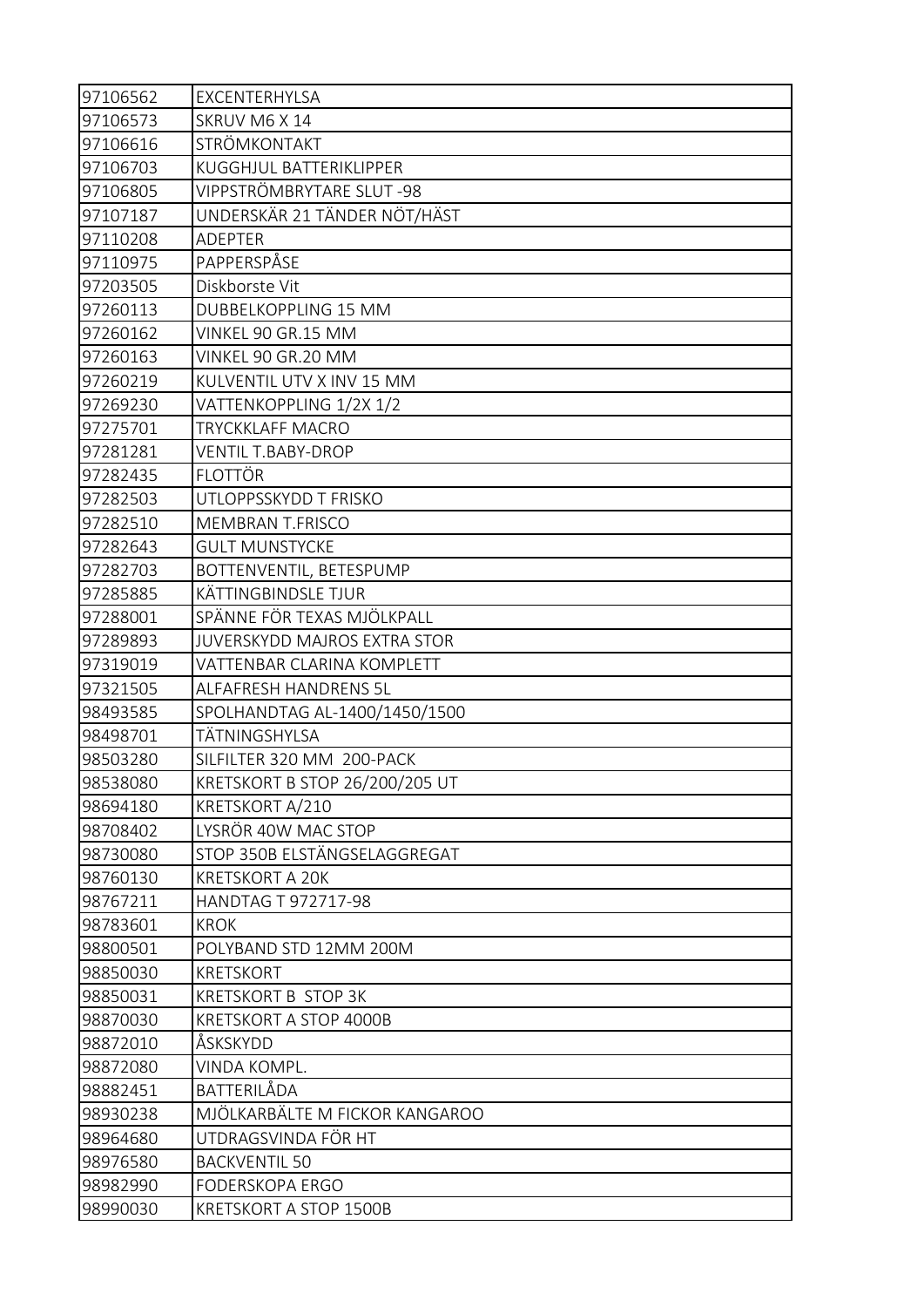| 99582301            | PACKNING SLUTENHET                  |
|---------------------|-------------------------------------|
| 99621884            | OMKASTARARMSSATS                    |
| 99790001            | <b>KRETSKORT B STOP 26</b>          |
| 99790224            | TRANSFORMATOR STOP 206              |
| 99790226            | <b>KRETSKORT B STOP 206</b>         |
| 99790321            | <b>KRETSKORT STOP 210</b>           |
| 99816401            | KÄGLA                               |
| 99833280            | <b>VENTIL TF350/360</b>             |
| 0102145908          | MOMENTFJÄDER T.GRÄNSLÄGE            |
| 0103000408          | SKRAPKLAFF H                        |
| 0103000514          | SKRAPKLAFF HÖ. 600MM                |
| 0103000802          | ADAPTER 1/2-1/2                     |
|                     | 01-021005-21 SÄKR.PINNE 5-PACK 6MM  |
| 01-200020-00 KILREP |                                     |
| 5156362524          | O-RING 17X1,5MM                     |
| 5340467301          | KROK ENKEL T ORGANBÄRARE            |
| 6223000618          | KÄTTINGHJUL 220 MM                  |
| 6223000619          | <b>BUSSNING RFR T KÄTTINGHJUL</b>   |
| 741006850           | Wetcel Fuktad Juverduk 2 Rullar/Krt |
| 741007512           | Favo Super 5 L ++                   |
| 90550530            | <b>EXTRA TOPPISOLATOR</b>           |
| 90577104            | PACKNING SMS 51/52 OCH 2            |
| 90619310            | SILFILTERHÅLLARE L=320              |
| 91960711            | Tråd/repskarv 6Mm 5 Pack 87050702   |
| 92504501            | AVSTÄNGNINGSVENTIL HARMONY+         |
| 92525830            | OLJA FÖR KLIPPMASKIN 500ML          |
| 92961401            | SPOLMUNSTYCKE 3/4 & 1 SLANG         |
| 94247020            | <b>GRINDISOLATOR PREMIUM 2ST</b>    |
| 94247050            | RINGISOLATOR STANDARD 120ST         |
| 94247053            | Bandisolator Q:8 (vinter)           |
| 94247055            | Tape connection cables ((vinter)    |
| 94247061            | extra ringisolator stålstolpe Q:25  |
| 95314801            | <b>GUMMIVINKEL 32MM</b>             |
| 95334480            | VENTILHUV T SPENKOPPCENTRAL         |
| 95753380            | GLASKOPPLING 40/34                  |
| 95785901            | <b>BACKVENTIL GM-2</b>              |
| 95829401            | PACKNING T MJÖLKPUMP                |
| 95908701            | UNDERDEL T.SPENK.CENTRAL            |
| 96159901            | <b>EXCENTER</b>                     |
| 96813001            | <b>PACKNING</b>                     |
| 96843402            | INDIKERINGSBÄLG                     |
| 96848601            | <b>KRANMUNSTYCKE T</b>              |
| 97106350            | FÅRSKÄR 2 1/2 JET 3-PACK            |
| 97106402            | <b>TRYCKGAFFEL H</b>                |
| 97106524            | STRÖMBRYTARE                        |
| 97106526            | KOL INKL FJÄDER                     |
| 97106528            | LAGER                               |
| 97106564            | EXENTERBLOCK                        |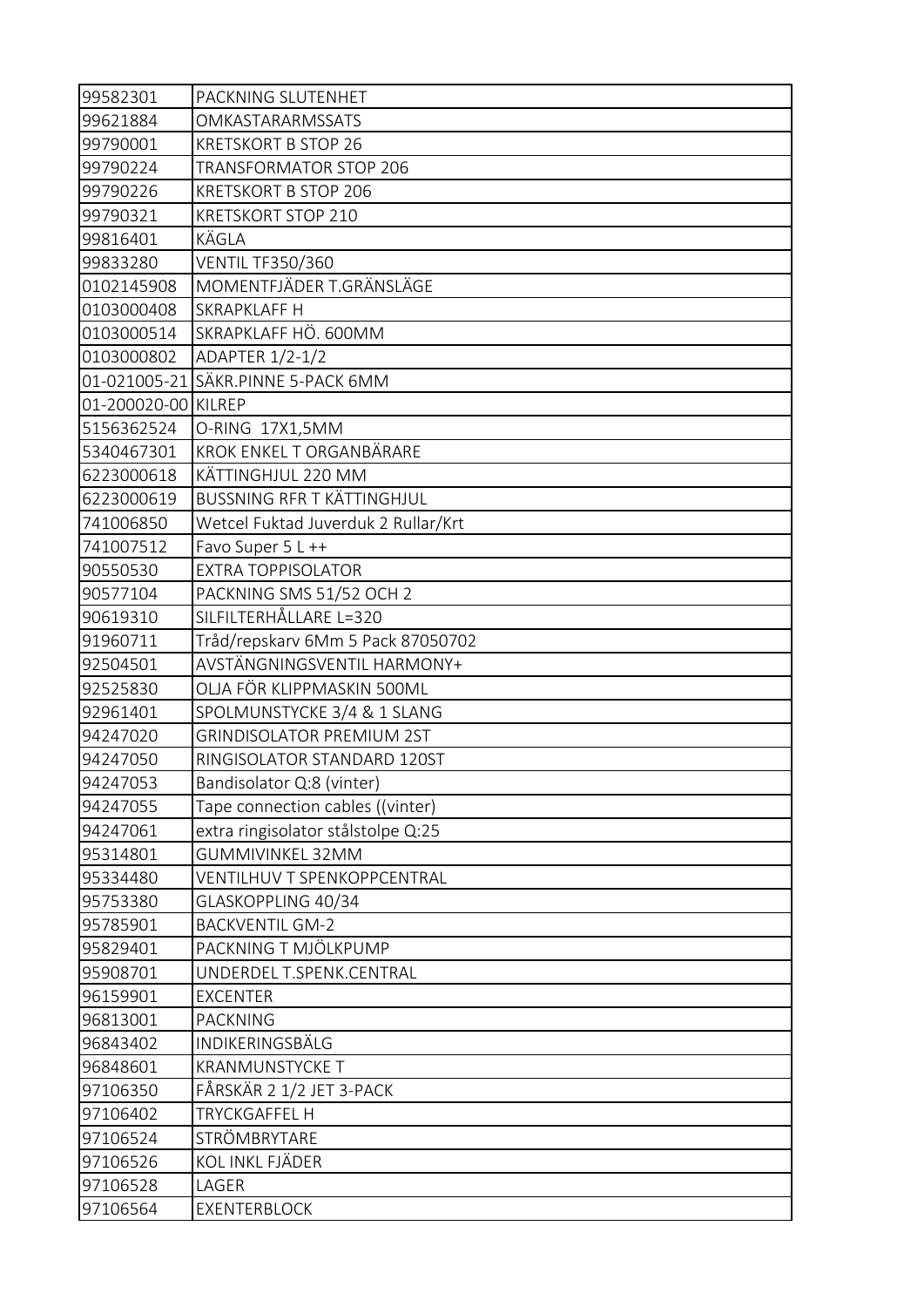| 97260137   | VENTILFÄSTE 15 MM                |
|------------|----------------------------------|
| 97260159   | T-RÖR 25 MM                      |
| 97260160   | T-RÖR 20 MM                      |
| 97282431   | HUS T FLOTTÖRHO                  |
| 97282476   | FLOTTÖRARMSSATS                  |
| 97282642   | RÖTT MUNSTYCKE                   |
| 97284702   | <b>FODERKRUBBA 12 LITER</b>      |
| 97286285   | KÄTTINGGRIMMA UNGDJUR            |
| 97286485   | KÄTTINGGRIMMA KOR                |
| 97312245   | <b>DESINFEKTION 5L</b>           |
| 98511801   | KÅPA MILKMASTER                  |
| 98540880   | <b>KRETSKORT B STOP 206</b>      |
| 98618380   | STRÖMAVTAGARE TYP1 V             |
| 98679401   | BANDAGE SJÄLVHÄFTANDE            |
| 98702380   | PUMPGAVEL                        |
| 98800401   | POLYWIRE STD ORANGE 1,5MMX250M   |
| 98800902   | STÄNGSELTRÅD TRI.GAL.2MMX1025M   |
| 98880109   | <b>SKURBORSTE</b>                |
| 98888120   | RÖRVENTIL 1/2                    |
| 98888140   | VOLYMVENTIL MASTER 1/2           |
| 98978401   | SLANGHÅLLARE MILKMASTER          |
| 98983880   | PASSERGRIND 4M                   |
| 99621885   | OMKASTARSLIDSATS                 |
| 99751901   | <b>KRANSLID S/D</b>              |
| 99899201   | HANDTAG T KRANMUNSTYCKE          |
| 99900981   | SPENGUMMI 4-PACK HARMONY         |
| 0103000712 | TÄTNINGSSATS                     |
|            | 01-021005-23 SÄKR.PINNE 5-PACK   |
|            | 01-021005-24 SÄKR.PINNE 5-PACK 8 |
| 0732151380 | SKARVLÄNK T.RONDOMATKEDJA        |
| 26955-00   | MJÖLKSLANG 440 MM                |
| 830679180  | Doppflaska Utan Återrinning      |
| 90598880   | BATTERI, 9 V ALKALI 75 AH        |
| 90632041   | TOPPISOLATORER UNIVERSAL 25PAC   |
| 90639580   | <b>VENTIL</b>                    |
| 91960702   | KAUSER 4MM<br>5-PACK             |
| 96045408   | DRÄNERINGSRÖR LÅNGT 300 ML       |
| 96052101   | <b>PACKNING</b>                  |
| 96500381   | DOPPFLASKA BLÅ                   |
| 96751081   | <b>MEMBRANSATS 5-PACK</b>        |
| 96848201   | <b>KRANMUNSTYCKE D</b>           |
| 96853803   | INDIKATORFÄSTE                   |
| 97105007   | SPANN ROSTFRI 7-LITER            |
| 97106561   | SVÄNGARM                         |
| 97252095   | POLYBELT KOMPL. KALV             |
| 97260122   | VINKELKOPPLING 15 MM             |
| 97260175   | SLANGHYLSA 3/4                   |
| 97269010   | Tryckklaff+Axel+Mutter Master    |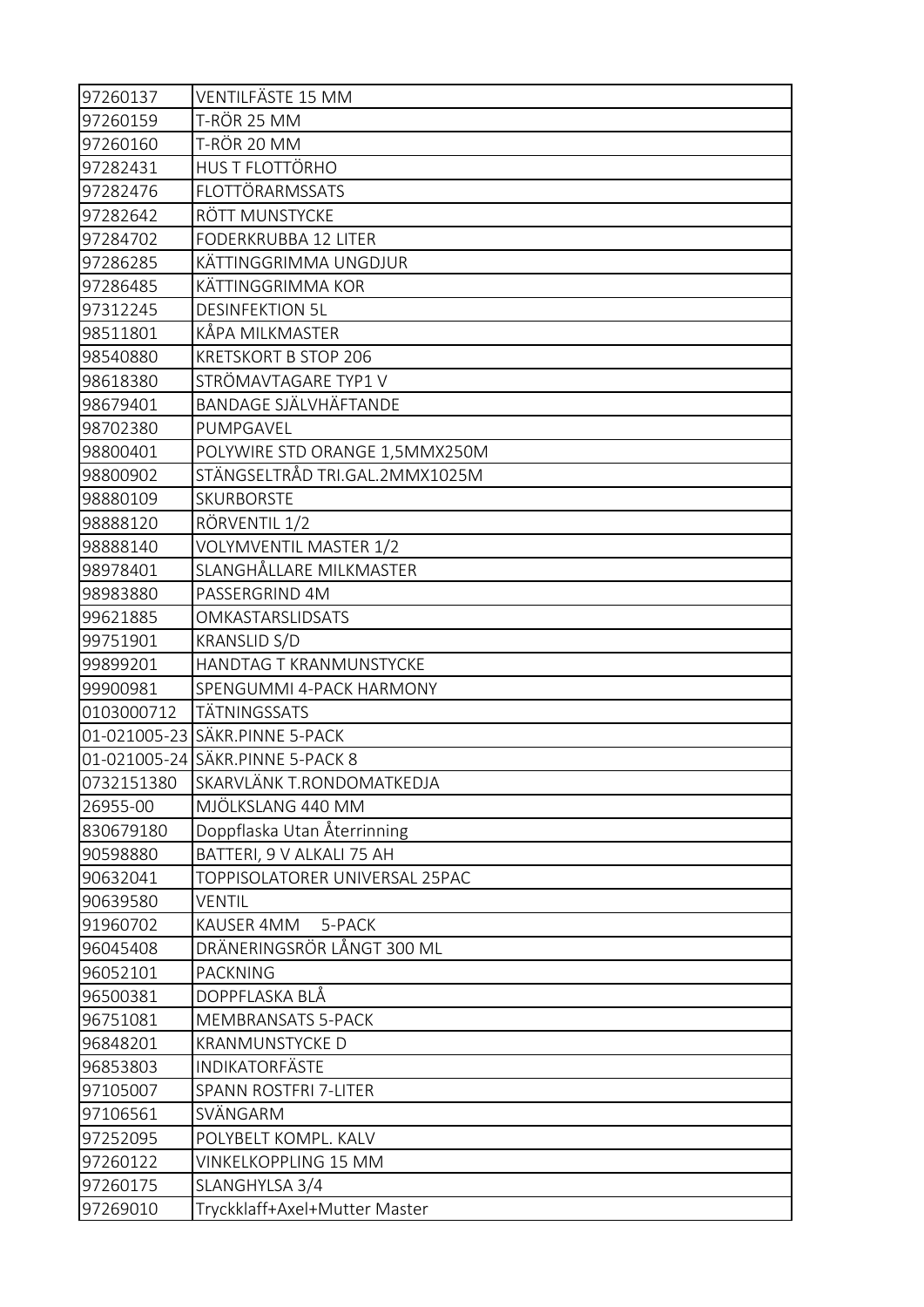| 97269240   | FÄSTE KPL DUBBLA VATTENKOPPAR       |
|------------|-------------------------------------|
| 97271719   | TRÅDSKARV 5-PACK                    |
| 97281381   | BITVENTIL PIGGY MINI-BITE 1/2       |
| 97285310   | <b>BINDRING 2-PACK</b>              |
| 97300601   | SILFILTERHÅLLARE                    |
| 98882462   | SNABBFÄSTE 1 1/4X 1/2               |
| 98908212   | MUNSTYCKE 3,5MM T.NIVÅREG.          |
| 98939701   | PACKNING TF350                      |
| 99576402   | <b>PACKNING</b>                     |
| 99698501   | <b>MAGNET</b>                       |
| 99759095   | MJÖLKKRAN DE 40MM                   |
| 0102100213 | HÄRDAD BUSSNING D=8                 |
| 0103000419 | <b>BUSSNING</b>                     |
| 6222456500 | RULLKABELVAGN U BÄRARE              |
| 90577731   | MJÖLKFILTER 80 GR BLÅTT             |
| 90632080   | <b>TENSULATOR 10-PACK</b>           |
| 90844284   | PULSERINGSSLANG KORT 4-ST           |
| 91960703   | KAUSER 6MM<br>5-PACK                |
| 96000081   | SPENGUMMI 4-PACK                    |
| 960005-80  | SPENGUMMI 4-PACK                    |
| 96045402   | DRÄNERINGSRÖR 400 ML                |
| 96160402   | MJÖLKINLOPP 40MM 25/50L             |
| 97105505   | <b>VENTIL BAMBI-FEED</b>            |
| 97106911   | <b>BUSSNING SLUT-98</b>             |
| 97252093   | POLY BELT BINDSLE EXTRA STOR        |
| 97260320   | KOPPLING 20 X 1/2                   |
| 97260345   | T-RÖR DY=20                         |
| 97282405   | STÄNKSKYDD T FLOTTÖRHO              |
| 97286906   | GRIMMA, KO                          |
| 98767207   | <b>ISOLATORRÖR</b>                  |
| 98768680   | <b>HYLSSATS HARMONY 4-PACK</b>      |
| 98880116   | SKAFT L=1300 MM T TANKBORSTE        |
| 98888210   | BITVEBTIL NÖT 1/2                   |
| 99900982   | SPENGUMMI 4-PACK HARMONY            |
| 0122456500 | RULLKABELVAGN U BÄRARE              |
| 27615-00   | DRÄNERINGSVENTIL                    |
| 5156904216 | DAMMSUGARPÅSE 5L. 6.904-216         |
| 6223000420 | <b>BRICKA</b>                       |
| 741007511  | Favo Super 1L ++                    |
| 90627180   | FILTER MED HÅLLARE MILKMASTER       |
| 90632030   | BANDISOLATOR PRO 40MM 25-PACK       |
| 90632051   | <b>GRINDISOLATOR KRAFTIG 4-PACK</b> |
| 95618901   | FLOTTÖRBOLL                         |
| 95821301   | SKYDDSHUV                           |
| 96798902   | FILTER T.SERVO 1500 BLÅ             |
| 97274580   | FÄSTKLAMMER KPL 1 1/4-1 1/2         |
| 97275520   | FJÄDER 11X10X1,2                    |
| 97275521   | FJÄDER & BRICKA T MACRO             |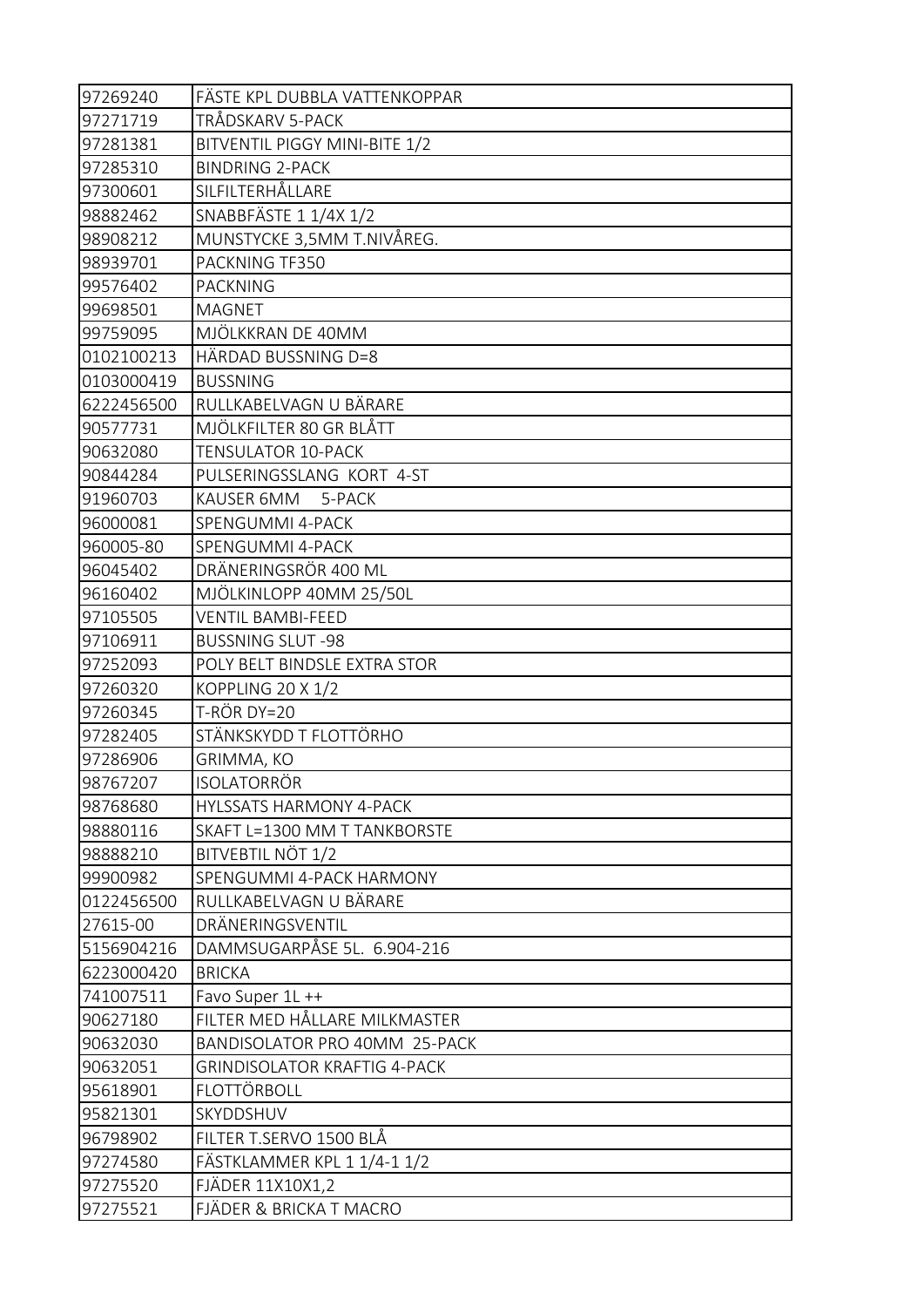| 97275770   | <b>VENTILSATS MACRO</b>          |
|------------|----------------------------------|
| 97285141   | Krubbända Ku Bgbhake Ljusblå     |
| 97305804   | ÖGLA 5-PACK                      |
| 98076194   | HÅLLARE T SLICKSTEN 2 KG         |
| 98882440   | <b>JORDSPETT</b>                 |
| 90601981   | REPSKARV                         |
| 90632014   | ANSLUTNING TILL REP              |
| 90632015   | ANSLUTNING BAND-AGGREGAT         |
| 90848001   | PLASTSLANG 8/5 PER/METER         |
| 96020701   | <b>VENTILHUV T CENTRAL</b>       |
| 96511880   | GLASRÖRSKOPPLING 46,5/40         |
| 97107188   | UNDERSKÄR FINTRIMNING NÖT/HÄST   |
| 97270517   | NAJFRI ISOLATOR 100-PACK         |
| 97281088   | VÄGGFÄSTE 1/2X 1/2               |
| 97305801   | Upphängningsgummi 10-Pack        |
| 97305805   | <b>GUMMIBAND 5-PACK</b>          |
| 98882430   | HÖRNISOLATOR 10-PACK             |
| 98922101   | PACKNING 50/40 X 5               |
| 0103000624 | BRYTSKARVLÄNK 2 PAR              |
| 90632016   | ANSLUTNING BAND TILL BAND        |
| 95821981   | SPÄRRANORDNING T.NON-KICK        |
| 96548801   | <b>BÄLG T.DUOVAC</b>             |
| 97280682   | <b>VENTIL 5-PACK PIGGY</b>       |
| 97310401   | GUMMIBLAD 400 MM                 |
| 97316681   | KROK 10-PACK                     |
| 97322302   | PVC-SLANG 9 X 1,5 MM             |
| 98857301   | <b>BANDISOLATOR TIGHT 10PACK</b> |
| 99752001   | KRANMUNSTYCKE                    |
| 0120085000 | KILREP SPZ-850                   |
| 90632039   | <b>BANDISOLATOR FIX 25-PACK</b>  |
| 98888108   | KONA T VOLYMVENTIL               |
| 99924802   | LUFTINSLÄPP TF CENTRAL           |
| 97106454   | Ovina 3""                        |
| 97106527   | <b>KAPSEL T KOL</b>              |
| 97107560   | <b>PACKNING</b>                  |
| 97271880   | <b>BANDISOLATOR 25-PACK</b>      |
| 97275720   | <b>VENTIL T MACRO</b>            |
| 97281085   | VÄGGFÄSTE 1/2X 3/4               |
| 97305803   | ÖGLA 5-PACK                      |
| 6223174511 | <b>MUTTER</b>                    |
| 90632055   | HANDTAG STANDARD                 |
| 95776601   | SPÅRRYTTARE 4,7MM                |
| 95972540   | <b>GUMMINIPPEL</b>               |
| 97252022   | KRUBBAND 1650X27X4,5             |
| 97275522   | FILTER T. VATTENVENTIL           |
| 98888104   | PACKNING INRE                    |
| 98888107   | FJÄDER TILL VENTIL COLORADO      |
|            |                                  |
| 98880140   | NAGELBORSTE                      |